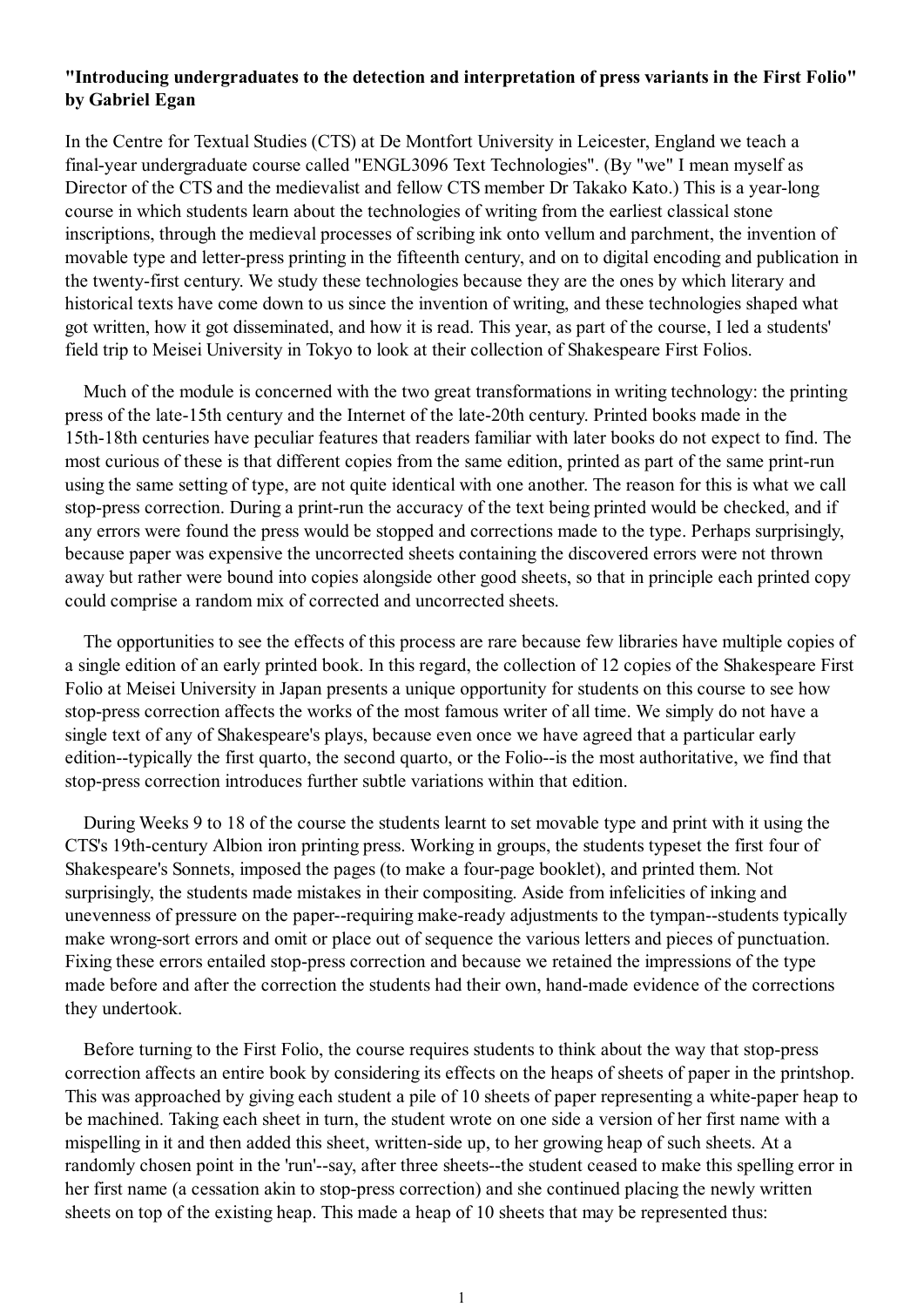Side-A-corrected Side-A-corrected Side-A-corrected Side-A-corrected Side-A-corrected Side-A-corrected Side-A-uncorrected Side-A-uncorrected Side-A-uncorrected

This heap was then inverted in one movement so that the sheets showing the corrected state of the first side were now (written-side down) at the bottom of the heap and the sheets containing the uncorrected state were at the top. The student performed the reiteration by writing her last name on each sheet in turn, first with a spelling mistake and then at a randomly chosen moment--say, after five sheets--with this mistake corrected. Again, as she perfected them, she placed the sheets into a new heap, in which the two sides of the sheets may be represented thus:

Side-A-corrected meets Side-B-corrected Side-A-corrected meets Side-B-corrected Side-A-corrected meets Side-B-corrected Side-A-corrected meets Side-B-corrected Side-A-corrected meets Side-B-uncorrected Side-A-corrected meets Side-B-uncorrected Side-A-uncorrected meets Side-B-uncorrected Side-A-uncorrected meets Side-B-uncorrected Side-A-uncorrected meets Side-B-uncorrected

The point of using mispelled first names and last names is that students were asked to identify the corrected and uncorrected states in one another's sheets. Although undergraduates typically know one another's names they do not always know how these names are spelt, especially last names which are more varied than first names. This uncertainty allows the exercise to replicate one of the problems of working with Shakespeare's language: it is not always immediately clear where to draw the line between acceptable spelling variations and error in the setting of type.

 There are two sides to each sheet and two possible states for each side. The students were asked to predict how many states of the entire sheet would be found across their heap, and almost universally they predicted four states: uncorrected-uncorrected, uncorrected-corrected, corrected-uncorrected, and corrected-corrected. (In binary: 00, 01, 10, and 11.) This is incorrect as the heap will show only a maximum of three states for the sheet, as seen in the above representation and as the students discovered when they were asked to decompose their heap into smaller heaps each combining all the sheets in the same state. (If the student chose to make the stop-press correction at the same point during the white-paper run as during the perfecting run, there would be only two states: uncorrected-uncorrected and corrected-corrected).

 Asked to explain in words why the fourth state that seems possible never occurred, students were unable to do so until it was pointed out that the states are the consequences of transitions from corrected to uncorrected type and that a transition from a corrected to an uncorrected forme never occurs. In binary, this is the same as saying that no bit can go from one to zero, so the two rounds of correction produce transitions that follow either the left- or right-hand downwards path in this diagram:

## 00

/  $\setminus$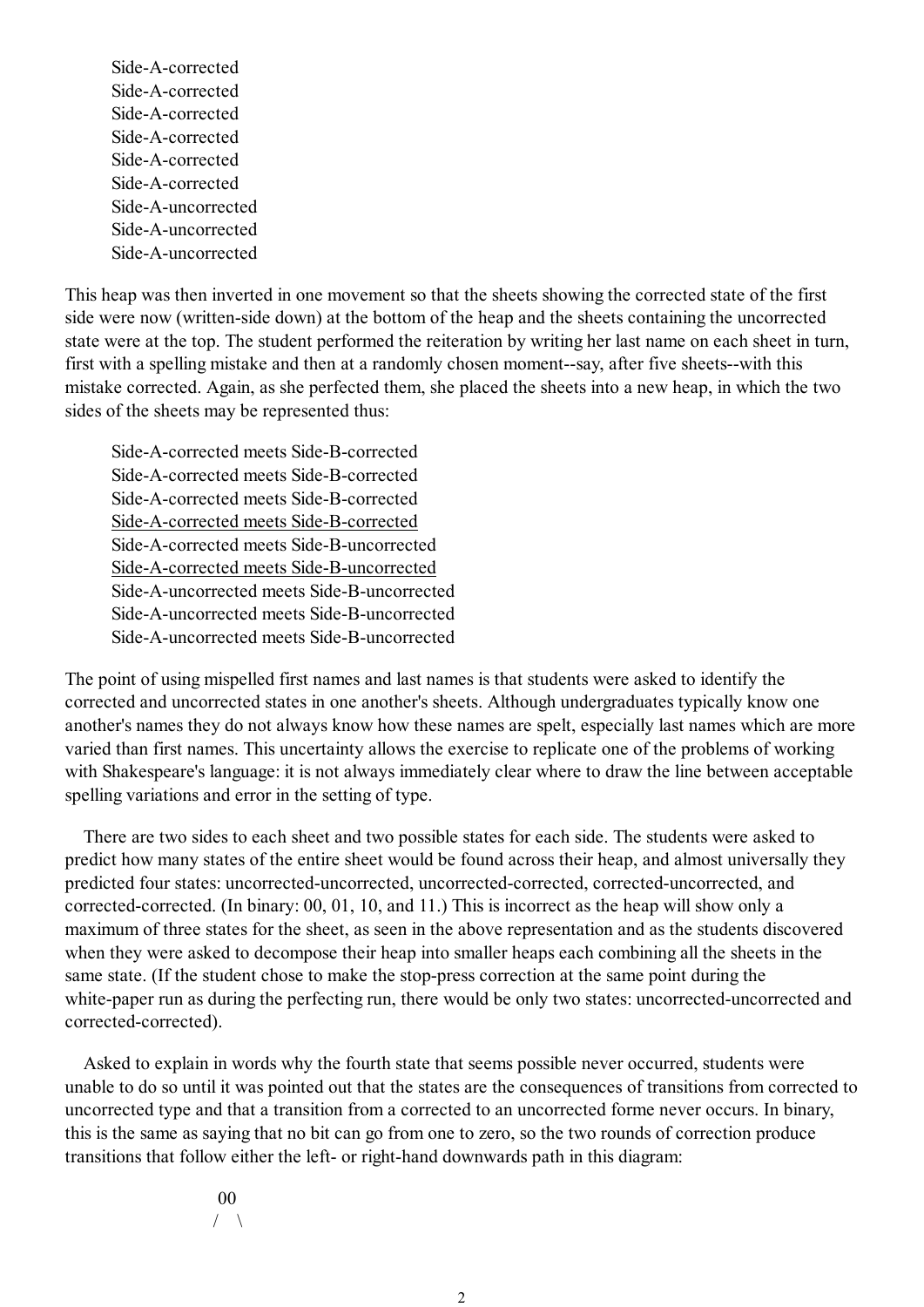10 01  $\sqrt{2}$ 11 11

Following either path, only three states emerge. We pursued this topic a little further to calculate the maximum number of states that could emerge in a three-sheet booklet for which there was one round of stop-press correction on each side of each sheet. (Answer: 27, being the 3 states for each sheets raised to the power of 3 as the number of sheets in the booklet.) The above calculations assume that the integrity of the heap of sheets was maintained when it was turned, as indeed Joseph A. Dane's meta-study has shown that it normally was, at least for the quartos for which press variants have been investigated (Dane 1996).

 With the students thus prepared for the topic of stop-press correction by making mistakes of their own in compositing and by reconstructing the management of heaps of paper in the printshop, we turned to the evidence of stop-press correction in the Shakespeare First Folio. The list of press variants of each copy that is given in Eric Rasmussen and Anthony James West's recent census of the Folios is the obvious starting point (Rasmussen & West 2011). Digital images of sections of the same page from the Meisei copy #1 (shelfmark MR774) and the Brandeis University copy of the Folio were loaded into the free open-source graphics manipulation package GIMP and made semi-transparent. This allowed us to superimpose an image of one copy's impression of that page (or a section of a page) onto the image of the other copy's impression of the same page, thus replicating digitally the process that Randall McLeod developed using photocopied transparencies in the late 1970s (McLeod 1979). While the images are semi-transparent and residing in different 'layers' in GIMP, it is possible to scale, rotate, and stretch (independently in the *x* and *y* dimensions) one of them to make its contents line up perfectly with the contents of the other in a process called registration. Once this is done, the images should reinforce one another and appear solid at all places where the type is identical in the two images and should appear fuzzy where the type was altered.

 When one is sure that the two images are perfectly aligned, one can switch from the McLeodian method of superimposed transparencies to a replication of Charlton Hinman's method--based on the astronomers' blink comparator-- in which first one image and then the other is presented to the operator (Hinman 1947; Smith 2000) and the differences between them are revealed as pieces of type appearing to shift before the viewer's eyes. In GIMP, this is achieved by making the images in the two 'layers' non-transparent and then switching off and on (several times) the visibility of the top layer so that the one beneath is briefly revealed and then again obscured by the one on top. We practised this exercise several times using sections of pages from the Folio where there are known to be press variants, but without the students being told in advance just where they are located on the page. Their job was to find the already-known variants, and then to try to answer the following questions for each one:

Is the difference an intentional change to the type, or just an accident (such as type shifting in the press)?

If the difference is an intentional change, which is the 'before' and which the 'after' state of the type?

If the difference is an intentional change, what was the point of making it? (For example, was it to correct a compositing error?)

If the difference is a correction of error, would the printer have to consult the copy in order to make it?

Having performed this digital process of examining the variants before leaving the UK, the point of examining the paper originals was to see what kinds of analysis can be performed only by having sight of the actual paper copies. This was the point of the trip to Meisei University in Tokyo.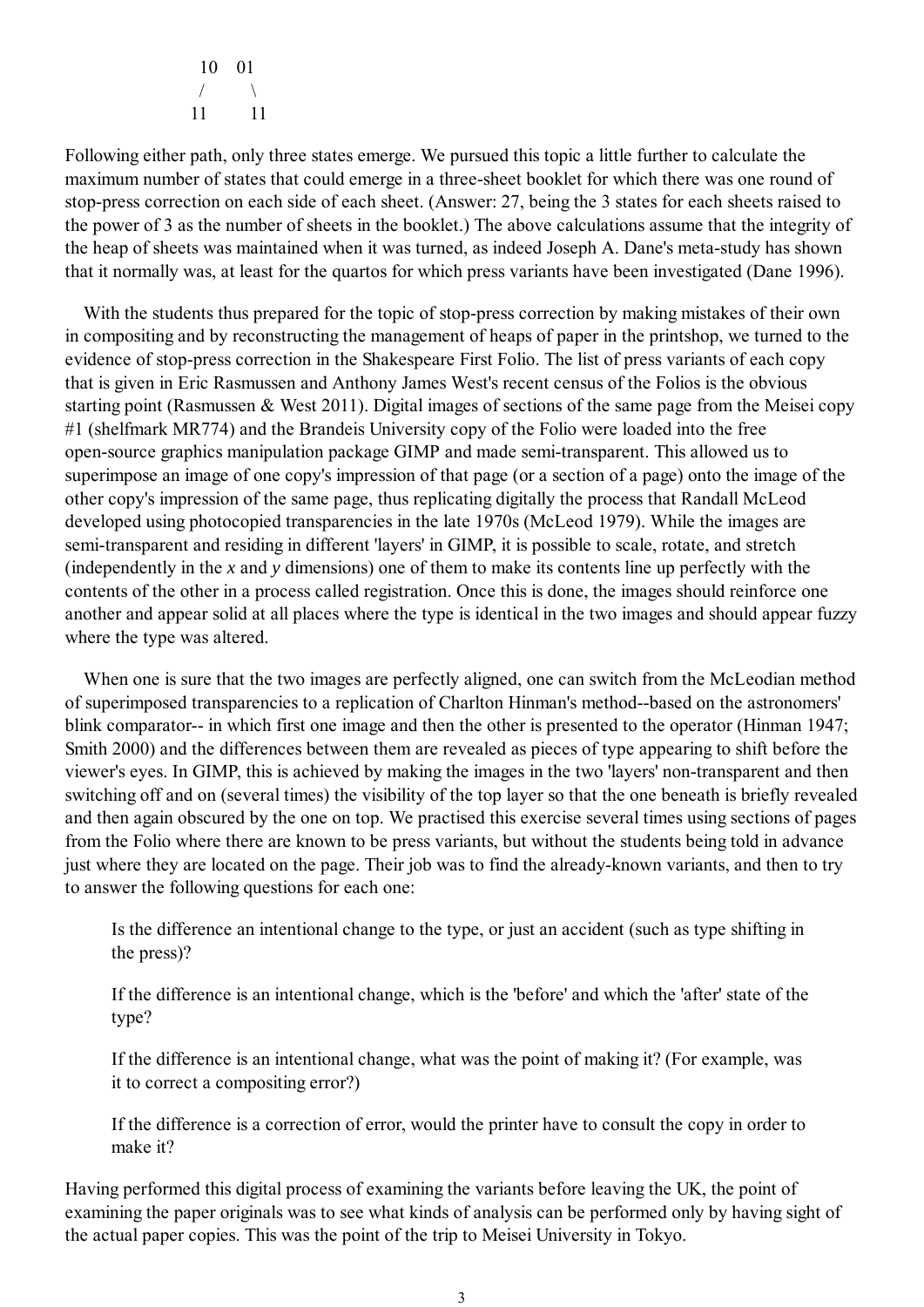The first of our three classes in the Rare Books Room at Meisei was devoted to orienting the students to the Shakespeare Folio so that they could make sense of it as an object. To achieve this we started by leafing through a Folio, opening by opening, with each student in the group assigned to one of the following tasks as we proceeded: i) checking whether the Folio's "Catalogue" is a correct statement of its contents, ii) compiling the data for a collational formula by recording each gathering's indentifier and how many leaves it contains, iii) recording obvious space-wasting activities such as printing large ornaments and leaving blank pages as well as the presence or absence of prologues, epilogues, and dramatis personae lists, iv) recording irregularities in page numbering and running headers, and v) recording the presence or absence of act and scene divisions. These features are not all bibliographical, but capturing them helped the students get a sense of how the contents vary across the volume and reinforced their habits of looking closely and systematically at particular objective features.

 Leaving aside the preliminaries as too tricky for beginners, our attempt to record the gatherings we found as we came across them produced the following raw data:

A6 B6 C6 D6 E6 F6 G6 H6 I6 K6 L6 M6 N6 O6 P6 R6 S6 T6 V6 X6 Y6 Z6 Aa6 Bb6 Cc2 a6 b6 c6  $d^6 e^6 f^6 g^6 \chi_{gg}^8 h^6 i^6 k^6 l^6 m^6 n^6 o^6 p^6 q^6 r^6 s^6 t^6 v^6 x^4 \eta^6 \eta \eta^6 \eta \eta^1$  aa<sup>6</sup> bb<sup>6</sup> cc<sup>6</sup> dd<sup>6</sup> ee<sup>6</sup> ff<sup>6</sup> gg<sup>2</sup> Gg<sup>6</sup> hh<sup>6</sup> kk<sup>6</sup> ll<sup>6</sup> mm<sup>6</sup> nn<sup>6</sup> oo<sup>6</sup> pp<sup>6</sup> qq<sup>6</sup> rr<sup>6</sup> ss<sup>6</sup> tt<sup>6</sup> vv<sup>6</sup> x<sup>6</sup> yv<sup>6</sup> zz<sup>6</sup> aaa<sup>6</sup> bbb<sup>6</sup>

In a follow-up session this was then regularized by removing redundancy to produce the familiar Folio formula:

A-Bb<sup>6</sup> Cc<sup>2</sup> a-g<sup>6</sup>  $\chi$ gg<sup>8</sup> h-v<sup>6</sup> x<sup>4</sup> ¶-¶¶<sup>6</sup> ¶¶¶<sup>1</sup> aa<sup>6</sup>-ff<sup>6</sup> gg<sup>2</sup> Gg<sup>6</sup> hh<sup>6</sup> kk-bbb<sup>6</sup>

Having first encountered this last formula as a theoretical entity in discussions of the First Folio, the students were delighted to find that they could derive the same thing simply by recording the gatherings as they found them in the book. And so to the stop-press corrections.

 Because we had explored some of the well-known stop-press corrections using digital imagery, we took the opportunity to see the originals as a chance to find out what could not readily be seen on the computer screen. We chose to focus on particular cases where analysis of the digital files had proved inconclusive. Take the variant in *Coriolanus* at aa6v:a38 "'tis strongly wadged vp in a blocke head" (uncorrected) and ". . . blocke-head" (corrected), which looks like this:

3. Cit. Nay your wit will not fo foone out as another mans will, 'tis ftrongly wadg'd vp in a blocl e head: but if it were at liberty, 'twould fure Southward. (Meisei #1, uncorrected state)

3. Cit. Nay your wit will not fo foone out as another mans will, 'tis ftrongly wadg'd vp in a blocke-head : but if it were at liberty, 'twould fure Southward.

(Brandeis University, corrected state)

Although consultation of Rasmussen & West told the students which was the uncorrected and which the corrected state, they set this knowledge aside to see if they could ascertain for themselves just why this is the orthodoxy. The students first determined--using a mocked-up folio-in-sixes gathering--that the forme-mate of page aa6v is page aa1r and they used Rasmussen & West to find that there are no known variants on page aa1r and no other known variants on page aa6v either. Thus this is a case that would have to be decided in isolation and on its own merits rather than by bringing in other corrections made at the same time on the same forme to help decide the 'before' and 'after' state.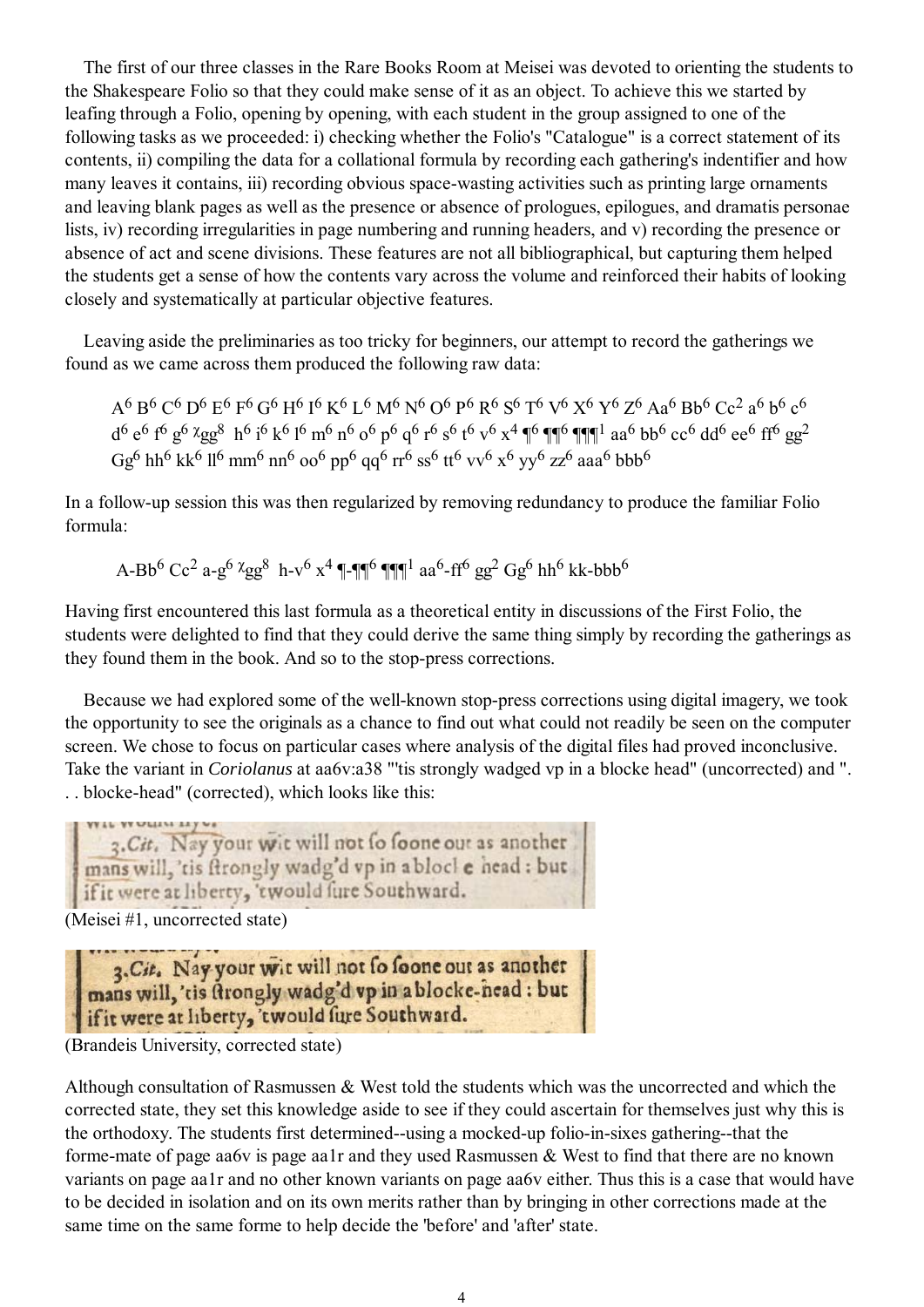On their own, the readings "blocke head" and "blocke-head" seem poetically and linguistically indifferent: the hyphen was not an essential piece of punctuation between these words in early modern English. Why, then, had a hyphen either been removed or inserted to make this variant? Supposing for a moment that the Brandeis reading is the earlier, the students rightly determined that there was no sense in stopping the press to remove an inoffensive hyphen. The students noticed that in Meisei #1 the "e" in "blocke head" is darker than the surrounding letters and wondered at first if it had simply been over-inked. Then they observed that in Meisei #1 the "k" before the "e" is so light that little more than its stem can be seen. Could these facts be related? The students decided that it would be implausible to suppose that the distinctively dark "e" in Meisei #1 simply happened to appear at just the point where Brandeis shows a difference in reading (the added hyphen), so the alteration to the type had to be connected to this "e".

 But had there in fact been an alteration in the type at this point? The students decided that since the "k" of "blocke" had not left a complete impression of ink on the paper, they ought not to suppose that the absence of a visible hyphen within "blocke head" means that there was not a piece of type for a hyphen in the printing press. Perhaps there was and it failed to take or impress ink. If this were true then we might hope to see an uninked impression of this hyphen in the paper. Using a portable USB microscope the following image was taken:



(Meisei #1, uncorrected)

As can be seen, there is no sign of indentation between the "e" and the "h" in "blocke head"; if there was a piece of type holding a hyphen then its 'bite' into the paper (if it made one) is no longer visible. This was confirmed by looking on the opposite side of the leaf for any bump where the hyphen would have been and also by shining a light obliquely across the page to see if any shadows appeared to give sign of an indentation. They did not.

The students were inclined to assume that the "e" in "blocke head" was too dark because the piece of type containing it stood proud of the surrounding type, meaning that it was raised perpendicularly to the plane of the forme. For this reason, the "e" took more than its share of the ink and 'bit' into the paper more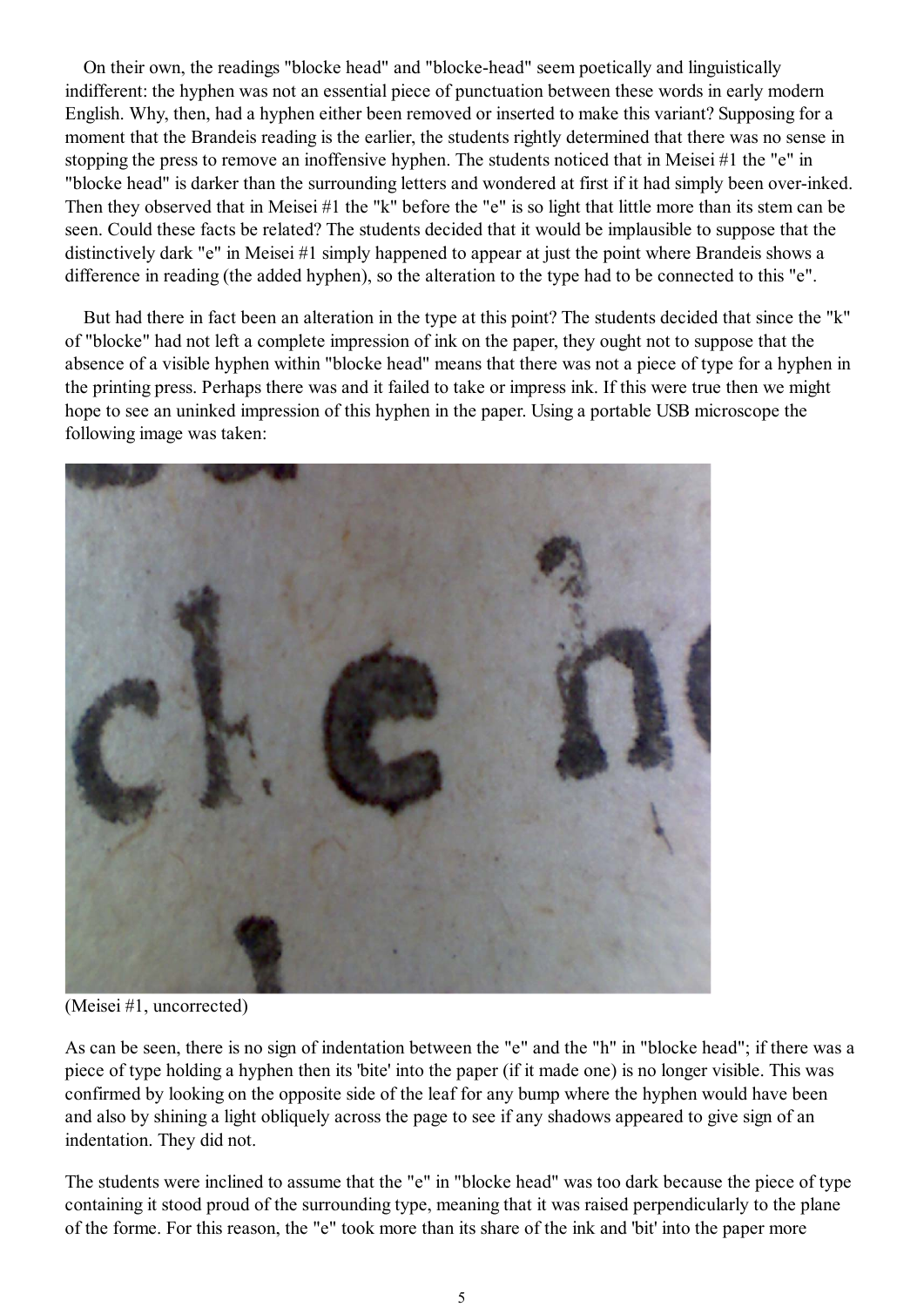deeply than it should have. The "e" standing proud would have made it more difficult for the "k" before it to receive ink and, when the bar was pulled, it would have made the paper press less heavily against the "k". Either or both of these effects could account for the "k" being imcompletely impressed on the paper.

Assuming that the heavy "e" was the problem that the stop-press correction was intended to fix, an obvious supposition is that the forme of type was loosened and the "e" either tapped down or else replaced with another "e". While making this correction the space to the right of the "e" might easily have been replaced with a hyphen, which is the slightly more usual way of connecting two words that are operating as if one. But, concluded the students, we cannot assume that a hyphen was in fact introduced at this point since there may have been one there all along. Just as part of the "k" seems to have been prevented from impressing ink onto the paper by the "e" standing proud, so too could a hypen after the "e". That there is no sign of this "hyphen" in the printed book does not mean that there was none there, given the proud "e".

 The students concluded that without further evidence, this variant cannot fully be explained. We can be comfortably certain that Meisei #1 represents the earlier state of the type since although loose type may shift in the plane of the forme during machining it would be unusual for a piece to rise and stay proud under pressure from the platen as Meisei #1's "e" clearly did. At the very least this piece of type was lowered (more likely replaced) during stop-press correction but whether there was a hyphen after it in the first setting of the type (the Meisei #1 setting) cannot be determined. That is, "blocke-head" might have been what was in the press when both sheets--the one that ended up in Meisei #1 and the one that ended up in Brandeis--went through it; the difference may been essentially an inking variant only. Access to the printed book did not dispel the uncertainty about this case but rather it proved that what seems uncertain when looking from afar using digital surrogates can remain just as stubbornly uncertain in the presence of the materials themselves. Some cases simply are, on present methods, impossible to determine. Thus is advanced the sum of concretely held human ignorance, or to employ Donald Rumsfeld's useful terminology, this apparent variant is something we should value as a known unknown rather than an unknown unknown.

This kind of examination of the minutiae of early printed Shakespeare is not at all usual work for undergraduates studying English Literature at British universities. Indeed, it is unusual even for graduate students to get the opportunity to undertake this kind of work. In introducing the course on "Text Technologies", De Montfort University leveraged the opportunity presented by having in one research centre a medievalist, Dr Kato, and a early modernist (Egan) both interested in hands-on teaching approaches including the making of quill pens and ink to recreate the activities of late-medieval scribes and the practices of letter-press printing using movable type. The opportunity to take this hands-on work further by having students examine First Folios for themselves was one that Kato and Egan seized upon. It is remarkably generous of Meisei University to make its Folios available to us for this teaching purpose, and all the more so for the teaching of undergraduates. For our part at the CTS, we are grateful to Meisei University for letting us use these material and to De Montfort University for its far-sighted DMUglobal initiative that provides the funding to enable undergraduates to take such rewarding field trips in pursuit of their studies.

## **Works Cited**

Dane, Joseph A. 1996. "Perfect Order and Perfected Order: The Evidence from Press-variants of Early Seventeenth-century Quartos." *Papers of the Bibliographical Society of America* 90. 272-320.

Hinman, Charlton. 1947. "Mechanized Collation: A Preliminary Report." *Papers of the Bibliographical Society of America* 41. 99-106.

McLeod, Randall. 1979. "A Technique of Headline Analysis, with Application to *Shakespeares Sonnets*, 1609." *Studies in Bibliography* 32. 197-210.